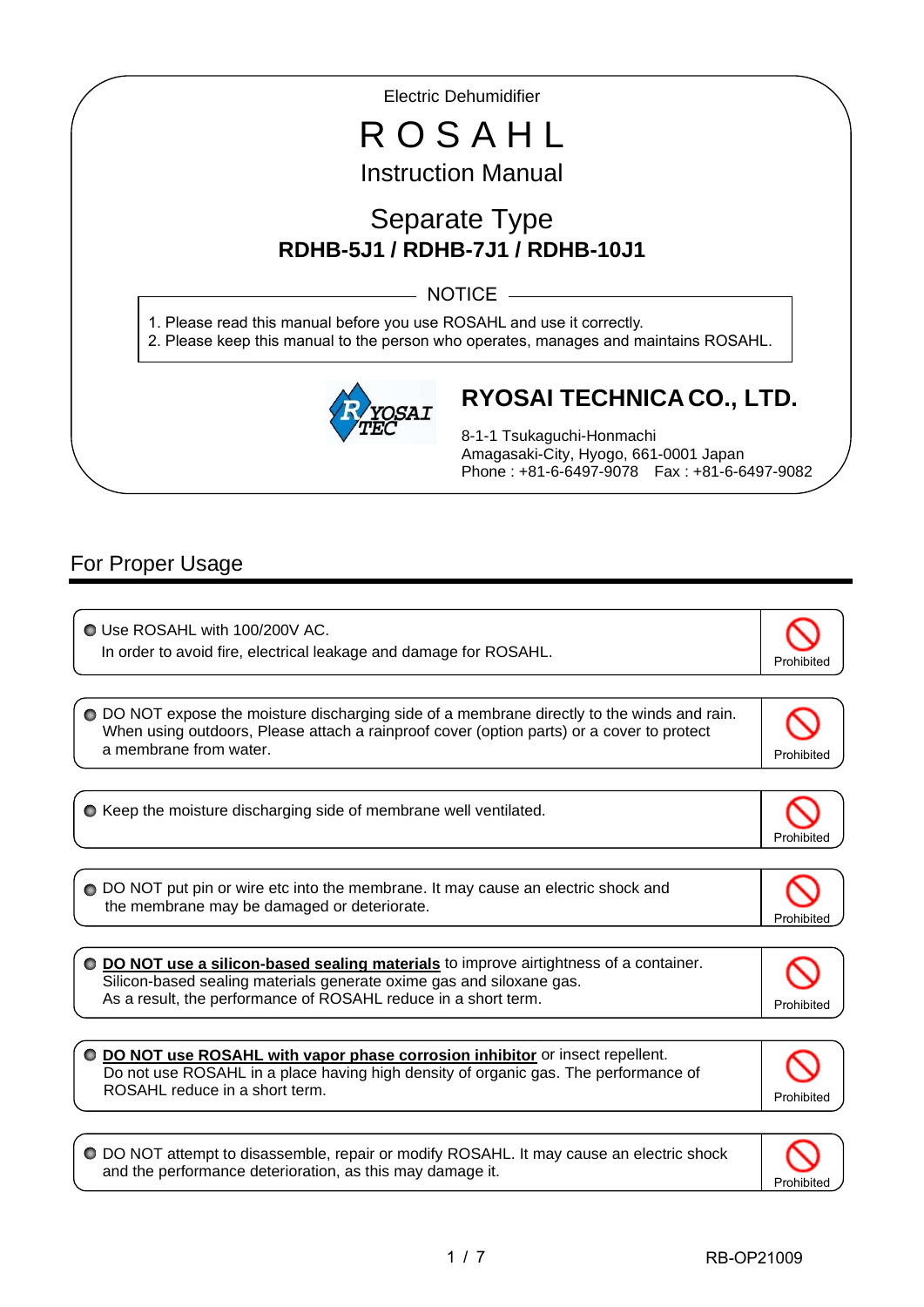# Installation

I

Make a moisture discharging hole and installation hole for the following dimensions on the container and attach ROSAHL with screws.

- Note 1) The combination of dehumidifying unit and power supply unit, refer to Table 1.
- Note 2) Processed dimensions for Moisture discharging hole and Installation hole, refer to Table 2.

Note 3) Processed dimensions for Rainproof cover, refer to Table 3.

#### **Table 1. Unit combination list**

| Model name                                 | RDHB-5J1           | RDHB-7J1 | RDHB-10J1 |
|--------------------------------------------|--------------------|----------|-----------|
| Dehumidifying unit                         | $S-5J1$            | $S-7J1$  | S-10J1    |
| Power supply unit                          | D-3006JW           |          | D-3010JW  |
| Humidity controller unit<br>(Option parts) | C-M <sub>1</sub> J |          |           |

#### **Table 2. Installation dimensions (mm)**

| Unit       | Dehumidifying unit |         | Power supply unit |                          | Humidity controller unit<br>(Option parts) |                    |
|------------|--------------------|---------|-------------------|--------------------------|--------------------------------------------|--------------------|
| Model name | $S-5J1$            | $S-7J1$ | S-10J1            | D-3006JW                 | D-3010JW                                   | C-M <sub>1</sub> J |
| Dim. a     | 91                 | 118     | 148               | 173                      | 216                                        | 102                |
| Dim. b     | 40                 | 50      | 43.5              | 84                       | 84                                         | 40                 |
| Dim. c     | 60                 | 50      | 56.5              | $\overline{\phantom{0}}$ | $\overline{\phantom{0}}$                   | ٠                  |
| Dim. d     |                    |         | 100               |                          | ۰                                          | ٠                  |
| Dim. e     |                    |         | 75                |                          |                                            |                    |
| Dim.f      |                    |         | 88                |                          |                                            |                    |
| Dim. g     | 5                  | 5       | 5                 | 5                        | 5                                          | 5                  |
| Dim. h     | 60                 | 80      | 100               |                          |                                            |                    |
| Dim. k     | 67                 | 87      | 117               |                          |                                            |                    |
| Reference  | Fig.1              |         | Fig.2             |                          | Fig.3                                      | Fig.4              |

**Table 3. Rainproof cover installation dimensions (mm) \*Option parts**

| Model name      | $S-5J1$ | $S-7J1$ | S-10J1          |  |
|-----------------|---------|---------|-----------------|--|
| Dim. m          | 135     | 175     | 225             |  |
| Dim. n          | 55      | 65      | 90              |  |
| Dim. p          | 70      | 85      | 90              |  |
| Reference       | Fia.:   |         | Fig.2           |  |
| Rainproof cover | For     | For     | For             |  |
| Model name      | RDH-5J1 | RDH-7J1 | <b>RDH-10J1</b> |  |







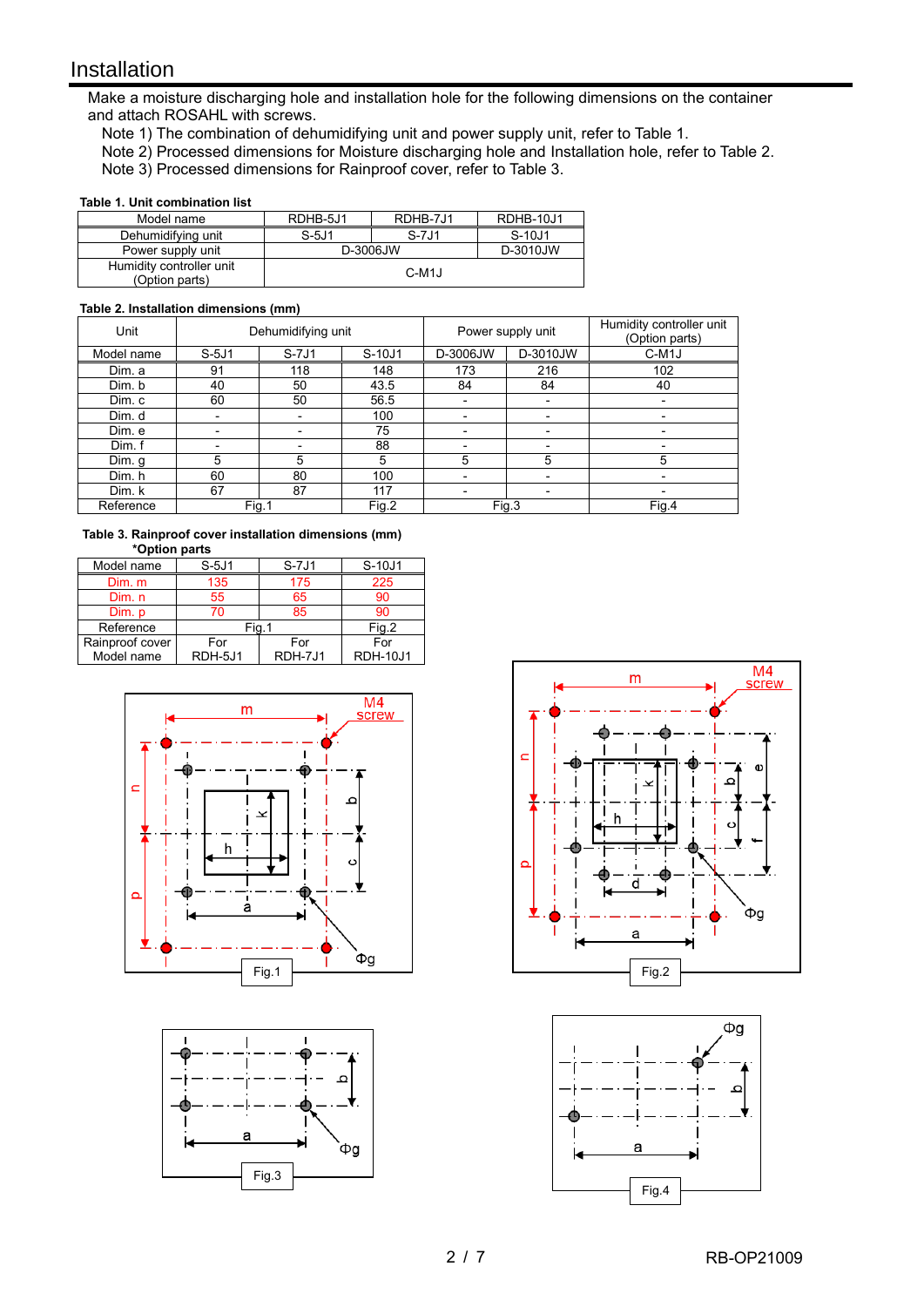# Precautions for Use of ROSAHL

- 1) Confirm the dehumidifying / humidifying surface of a membrane not to get a wrong direction before installation. Attaching ROSAHL by mistake will adversely affect several things in the container.
- 2) Attach ROSAHL in the center of the inner side surface of a container with a gasket.
- (Do not attach it on a top or bottom surface.)
- 3) A container must be an airtightness container. If a container has low airtightness and moisturepermeable material, the results may not be what you expected.
- 4)The water vapor go through a membrane of ROSAHL. If you switch off a power supply, outside water vapor is returned into a container and the humidity is restored.
- 5) If you use ROSAHL with a gasket that contains an antioxidant, crystal materials may be generated on the surface of a membrane. When you choose a gasket, evaluate it enough.
- 6) Do not use silicon-based sealing materials to improve airtightness of a container. (Silicon-based sealing materials generate oxime gas and siloxane gas. As a result, the performance of ROSAHL reduce in a short term.) Additionally, when using any other sealing materials, ROSAHL must be attached after sealing materials are completely cured. Volatile substances generated during curing affect the performance of ROSAHL. [Recommended products] : modified silicon caulk (Konishi Co., Ltd.)
- 7) Do not expose a moisture discharging side of a membrane to water. When using outdoors, be sure to attach a rainproof cover (option parts) or a cover to protect a membrane from water or insects.
- 8) Attach a moisture-permeable sheet to a membrane to protect ROSAHL from much dust or oil mists. [Recommended products] : Vent Filter TEMISH S-NTF2131A-S06 (Nitto Denko Corporation)
- 9) Keep the moisture discharging side of a membrane well ventilated.
- 10) Do not use ROSAHL with vapor phase corrosion inhibitor or insect repellent. Do not use ROSAHL in a place having high density of organic gas.
- 11) Do not do remodeling. ROSAHL may break down.

## Usage

\*If you do not use the humidity controller unit (option parts), refer to only steps  $2 \sim 4$ .

|             | Please set the knob of humidity controller as the right side of it as possible.                                                                                                                                                                                                                                                                                                                                                                                                                                                                                                                                                                                                                                                                                                             |
|-------------|---------------------------------------------------------------------------------------------------------------------------------------------------------------------------------------------------------------------------------------------------------------------------------------------------------------------------------------------------------------------------------------------------------------------------------------------------------------------------------------------------------------------------------------------------------------------------------------------------------------------------------------------------------------------------------------------------------------------------------------------------------------------------------------------|
|             | (Low humidity side)                                                                                                                                                                                                                                                                                                                                                                                                                                                                                                                                                                                                                                                                                                                                                                         |
| $\mathbf 2$ | Please turn on the AC power supply and get energized. (Please use 100/200V AC)                                                                                                                                                                                                                                                                                                                                                                                                                                                                                                                                                                                                                                                                                                              |
| 3           | Please confirm lighting of the LED.* (It is a usage state)<br>*Note : It might take 3-5 minutes to light the LED on the initial stage of turning on the power supply.<br>This is not abnormal.                                                                                                                                                                                                                                                                                                                                                                                                                                                                                                                                                                                              |
|             | . Please confirm the following matters when LED doesn't light.<br>(1) When LEDs of both the power supply unit and dehumidifying unit do not light<br>a) Is the power supply correctly connected?<br>b) Is the connection between units correctry connected?<br>c) Does not the moisture discharging side of a dehumidifying unit get wet?<br>(In this case, the overcurrent protection circuit of the power supply functions and LED<br>does not light. If the wet state is canceled, it returns to normal state.)<br>(2) When LED of the power supply unit light and LED of the dehumidifying unit does not light<br>a) Is the power supply unit and the dehumidifying unit connected?<br>b) Is not the polarity of wiring between the power supply unit and the dehumidifying unit wrong? |
| 4           | Please adjust the voltage of the power supply unit in the range of $2.9 \sim 3.3V$ DC at the terminal<br>block of the dehumidifying unit after 15-20 minutes the LEDs of both the power supply unit and                                                                                                                                                                                                                                                                                                                                                                                                                                                                                                                                                                                     |

the dehumidifying unit light.

\*The location of voltage adjustment hole, refer to Fig.6 on page 5.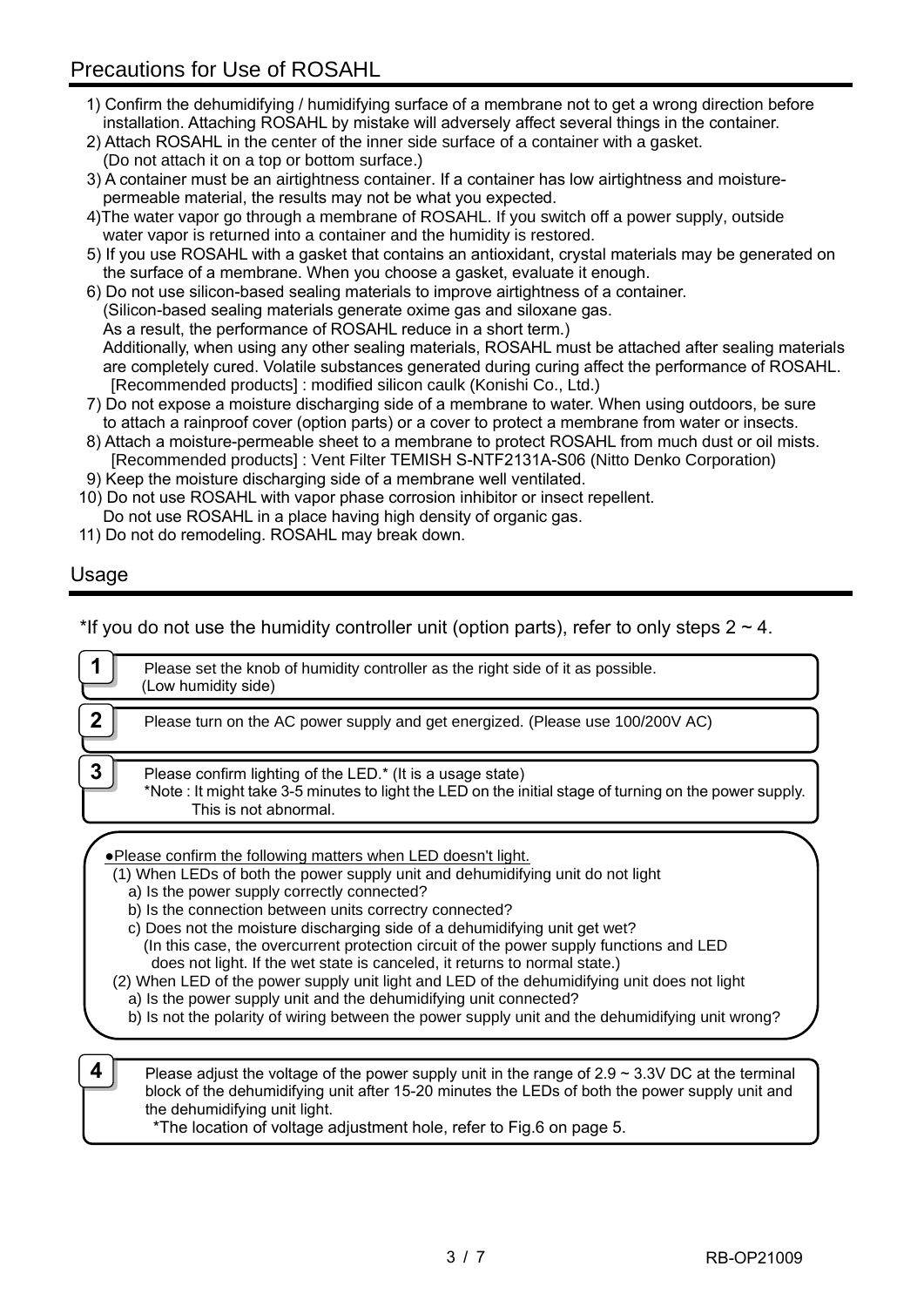●Precautions for Humidity Controller

- (1) The humidity controller only turns on / off the dehumidification function, and does not have the function that keeps inside of a container at the specified humidity.
- (2) There may be a gap about  $\pm 10\%$  from the set value. Also, the conditions of use and depending on changes in the surrounding environment, the gap may become even larger. So please consider the set value as a guide only. We do not guarantee the accuracy.
- (3) Please turn the knob of humidity controller slowly.

# **Specifications**

| ■Dehumidifying unit |  |
|---------------------|--|

| $\blacksquare$               |                         |            |               |            |
|------------------------------|-------------------------|------------|---------------|------------|
| Items                        | Model Name              | $S-5J1$    | $S-7J1$       | S-10J1     |
| Dehumidifying<br>Performance | $(g/day)^{*1}$          | 8          | 16            | 29         |
| Applicable Volume            | $(m^3)^*$ <sup>2</sup>  | $~\sim$ 1  | $\sim$ 2      | $\sim$ 4   |
| <b>Rated Voltage</b>         | (V)                     |            | 3 DC          |            |
| Power Consumption            | $(W)^*$ <sup>3</sup>    | 4          | 8             | 14         |
| <b>Dimensions</b>            | $\text{(mm)}^{\star 4}$ | 130×111×30 | 150×138×30    | 185×168×30 |
| Weight                       | (kg)                    | 0.4        | 0.5           | 0.7        |
| <b>Operating Temperature</b> | (deg C)                 |            | $-10 \sim 50$ |            |

Notes

operating environment and conditions. If any signs of abnormality are seen, early replacement is recommended.)

\*2 The applicable volume is for a sealed, moisture-impermeable container, and may vary depending on the material of the container, state of sealing and required humidity.

- \*3 The annual average power consumption in average condition in Japan.
- \*4 Dimensions show the values of  $H \times W \times D$  in the figure on next page.

| Model Name<br>Items               |                    | D-3006JW             | D-3010JW      |  |
|-----------------------------------|--------------------|----------------------|---------------|--|
| Dehumidifying Unit                |                    | S-5J1 · S-7J1        | S-10J1        |  |
| Rated Input<br>Voltage            | (V)                |                      | $85 - 264$ AC |  |
| <b>Rated Power</b><br>Consumption | (VA) <sup>*5</sup> | 24                   | 40            |  |
| <b>Rated Output</b><br>Voltage    | *6<br>(V)          | 3 DC (6A)            | 3 DC (10A)    |  |
| Dielectric Strength               | (V)                | 2000 AC (per minute) |               |  |
| <b>Dimensions</b>                 | $(mm)*$            | 100×182×41           | 100×225×41    |  |
| Weight                            | (kg)               | 0.7                  | 0.9           |  |
| Operating<br>Temperature          | $(\text{deg } C)$  | $-10 \sim 50$        |               |  |

### ■Power supply unit and a set of the supply unit and a set of the set of the set of the set of the set of the set of the set of the set of the set of the set of the set of the set of the set of the set of the set of the se

| Items                        | Model Name        | C-M <sub>1</sub> J      |
|------------------------------|-------------------|-------------------------|
| Dielectric Strength          | (V)               | 2000 AC<br>(per minute) |
| <b>Dimensions</b>            | $(mm)^{8}$        | 112×78×35               |
| Weight                       | (kg)              | 0.2                     |
| Humidity Set Range           | (%RH)             | $20 - 80$               |
| <b>Operating Temperature</b> | $(\text{deg } C)$ | $-10 \sim 50$           |

**Notes** 

\*8 Dimensions show the values of  $H \times W \times D$ in the figure on next page.

#### **Notes**

\*5 Power consumption when rated load is connected.

 $*6$  The value in  $( )$  is the rated output current.

\*7 Dimensions show the values of  $H \times W \times D$ in the figure on next page.

<sup>\*1</sup> The initial value at the temperature of 30 deg C and humidity 60%RH. (The dehumidifying performance will reduce during use. How much it degrades depends on the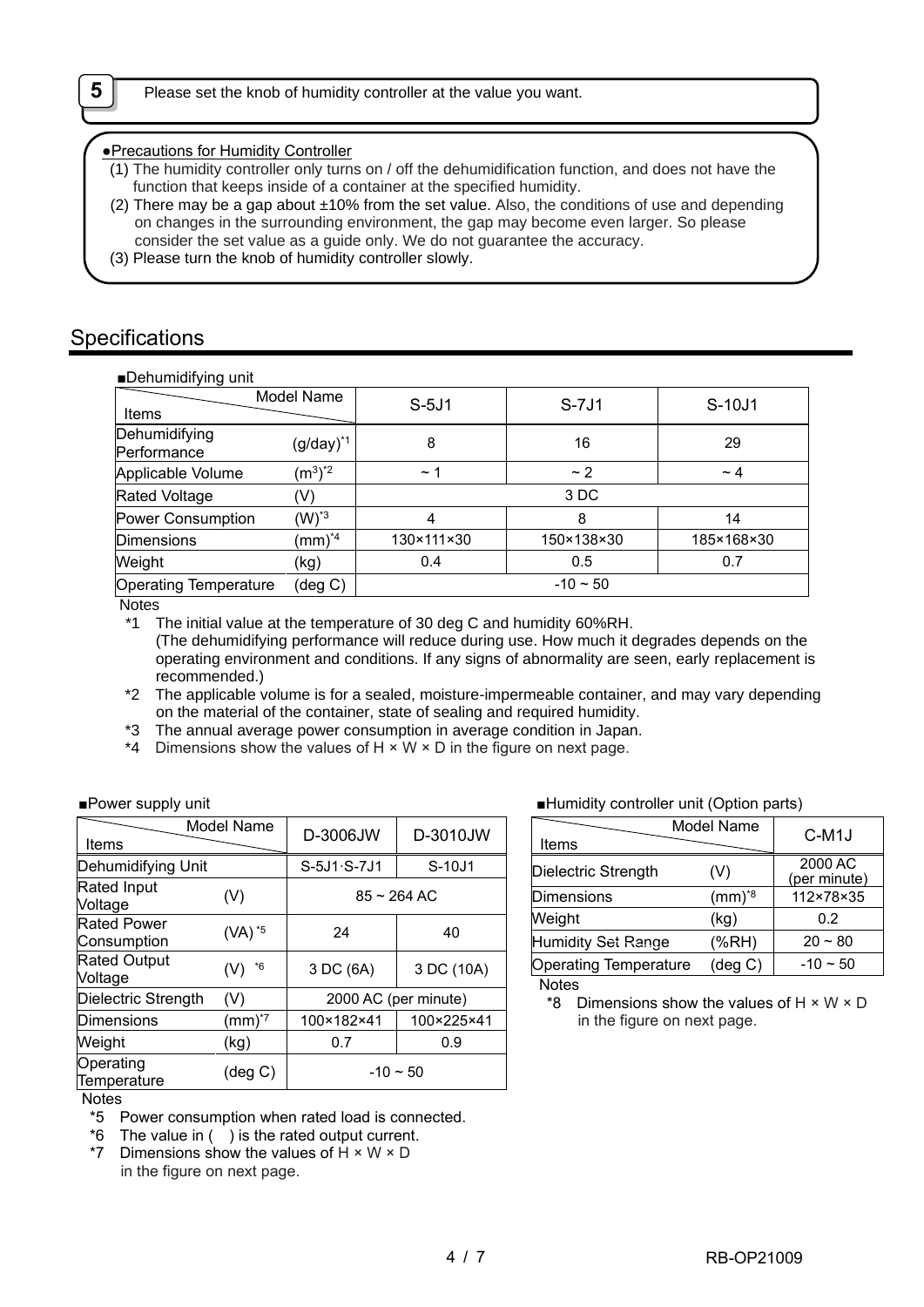



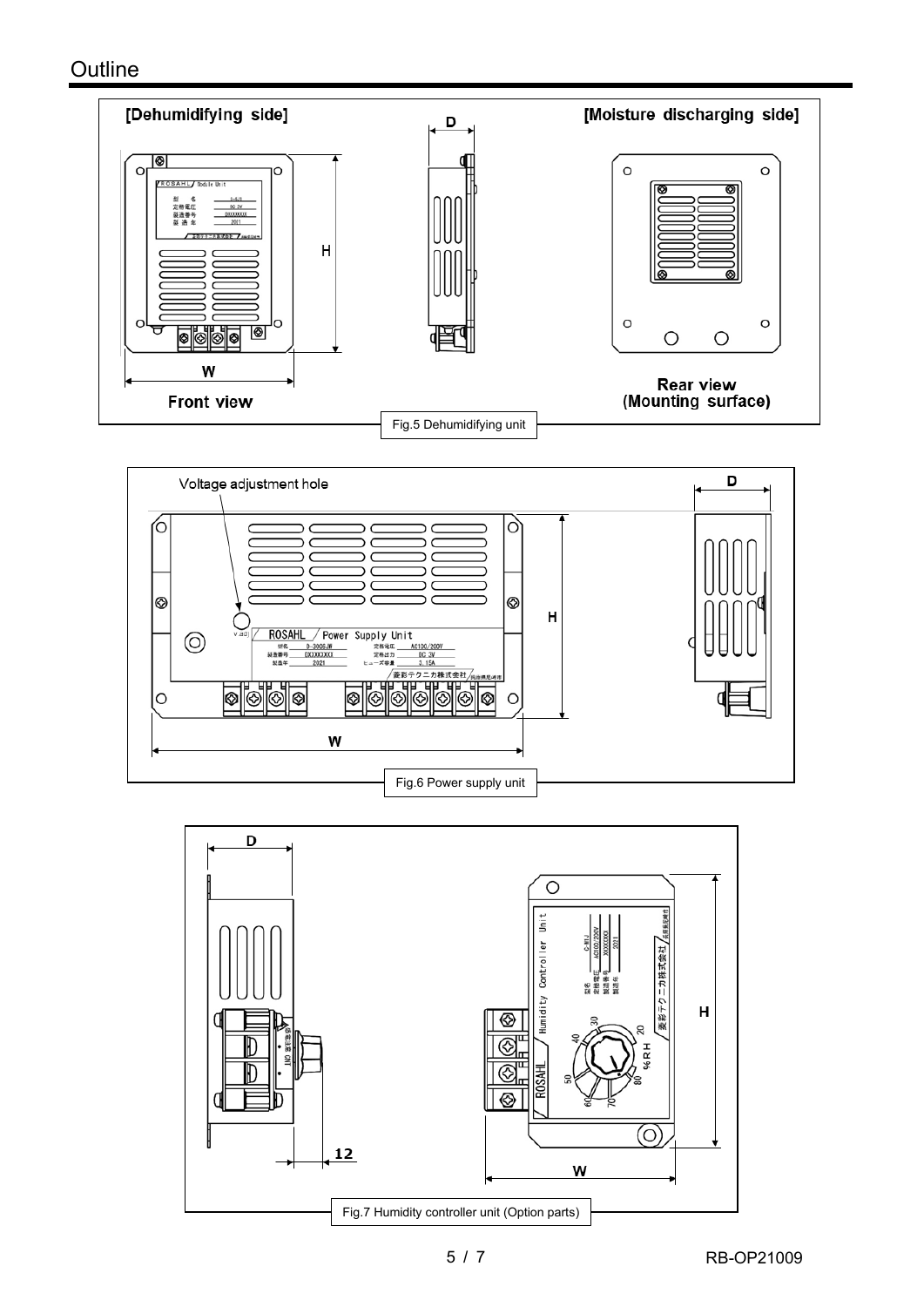## **Prohibited Substances and Recommended Materials for ROSAHL**

1. Prohibited substances

The substances which adversely affect ROSAHL and harm in response to ROSAHL are as follows. The anode side is affected mainly. Even the additives of materials may be affected. Please evaluate enough when a new substance is adopted or a maker is changed.

| Classification | Substance Name                                     | <b>State</b>  | <b>Notes</b>                                 |
|----------------|----------------------------------------------------|---------------|----------------------------------------------|
|                | hydrochloric acid gas                              | gas           |                                              |
|                | nitric acid gas                                    | gas           |                                              |
|                | other corrosion gases                              | gas           |                                              |
|                | SOx gas                                            | gas           |                                              |
|                | NO <sub>x</sub> gas                                | gas           |                                              |
| Inorganic      | chlorine gas                                       | gas           |                                              |
| Matter         | sulfurous acid gas                                 | gas           |                                              |
|                | other pollution gases                              | gas           |                                              |
|                | concentrated hydrochloric acid                     | liquid        |                                              |
|                | concentrated nitric acid                           | liquid        |                                              |
|                | substance which produces other<br>corrosion gas    | liquid        |                                              |
|                | divalent metal ion                                 | liquid        |                                              |
|                | siloxane gas                                       | gas           |                                              |
|                | oxime gas                                          | gas           |                                              |
|                | lamp black                                         | gas           |                                              |
|                | diethylamine                                       | gas           |                                              |
|                | other amine-based gas                              | gas           |                                              |
|                | amide-based low molecular weight                   |               |                                              |
|                | compound                                           | gas, liquid   |                                              |
|                | methylene chloride                                 | liquid        |                                              |
|                | perchloroethylene                                  | liquid        |                                              |
|                | trichloroethylene                                  | liquid        |                                              |
|                | perchloroethylene                                  | liquid        |                                              |
|                | tetrachloroethylene                                | liquid        |                                              |
|                | other chlorinated solvent                          | liquid        |                                              |
|                | oil mist                                           | liquid        |                                              |
| Organic        | dimethyl sulfoxide                                 | liquid        |                                              |
| Matter         | other sulfur based organic solvent                 | liquid        |                                              |
|                | silicone sealant                                   | solid         | These substances produce siloxane gas.       |
|                | silicone grease                                    | solid         | Heat treatment (bake) is necessary to remove |
|                | silicone rubber                                    | solid         | low molecule siloxane of non-reaction.       |
|                | silicone-based sealing compound                    | solid         |                                              |
|                | other siloxane chemical compound                   | solid         |                                              |
|                | pran-ace                                           | solid         |                                              |
|                | camphor                                            | solid         |                                              |
|                | other insect repellent                             | solid         |                                              |
|                | paradichlorobenzene                                | gas, liquid   |                                              |
|                | other chlorine-based insect repellent              | gas, liquid   |                                              |
|                | vapor phase inhibitor                              | liquid, solid |                                              |
|                | corrosion inhibitor which is added in<br>materials | liquid, solid |                                              |
|                | cigaret tar constituent                            | gas, liquid   |                                              |
|                | 2,6-Di-tert-butyl-4-methylphenol (BHT)             | liquid        | The antioxidant which was added in packing   |